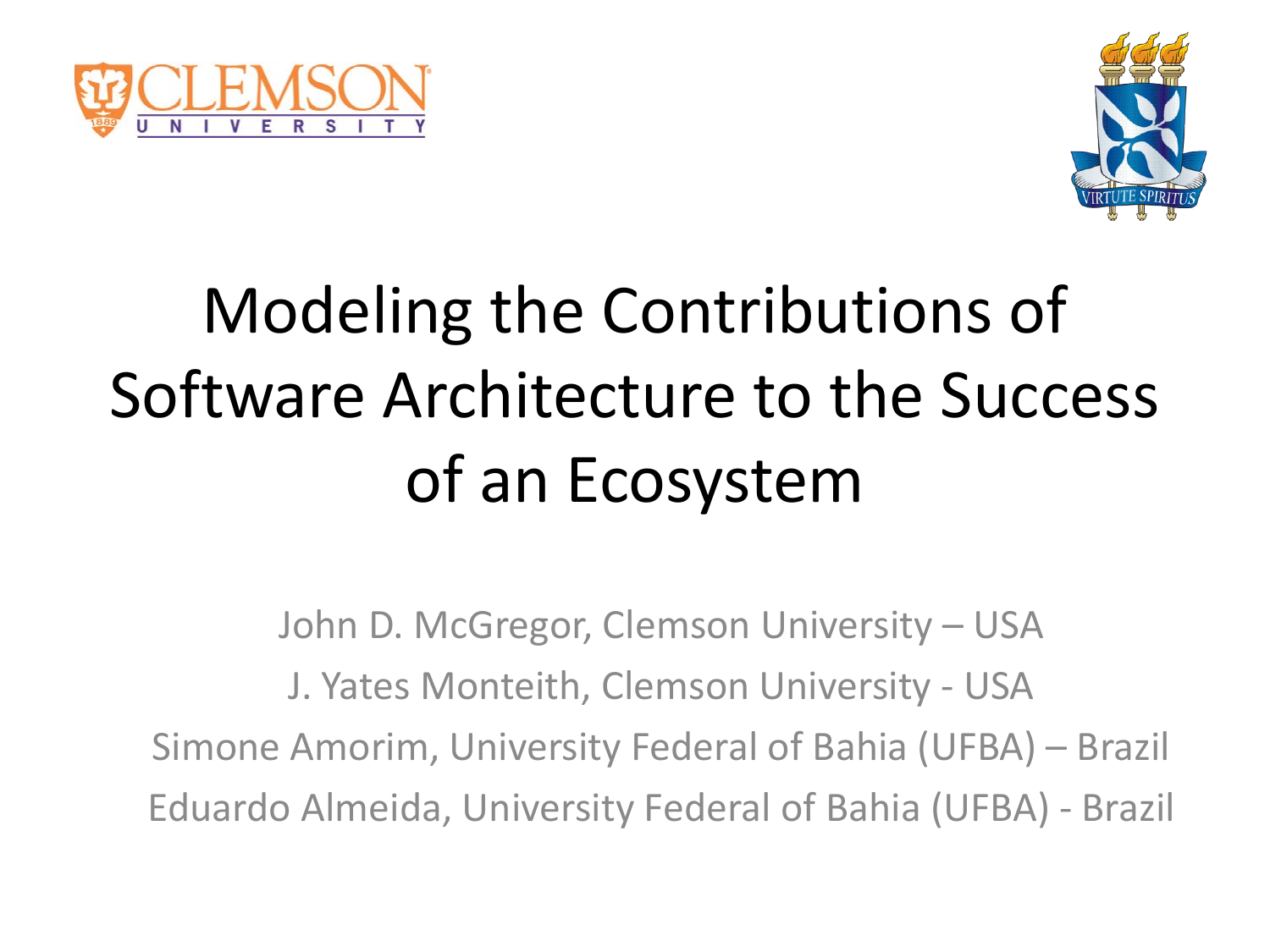## The Big Idea

- The success of an organization that creates softwareintensive products depends upon interactions with its collaborators, users, and competitors – its ecosystem.
- The software architectures that govern many of those interactions contribute to the success of the ecosystem.
- A model of the ecosystem supports strategic decision making including architecture decisions through broader, longer term views than traditional models.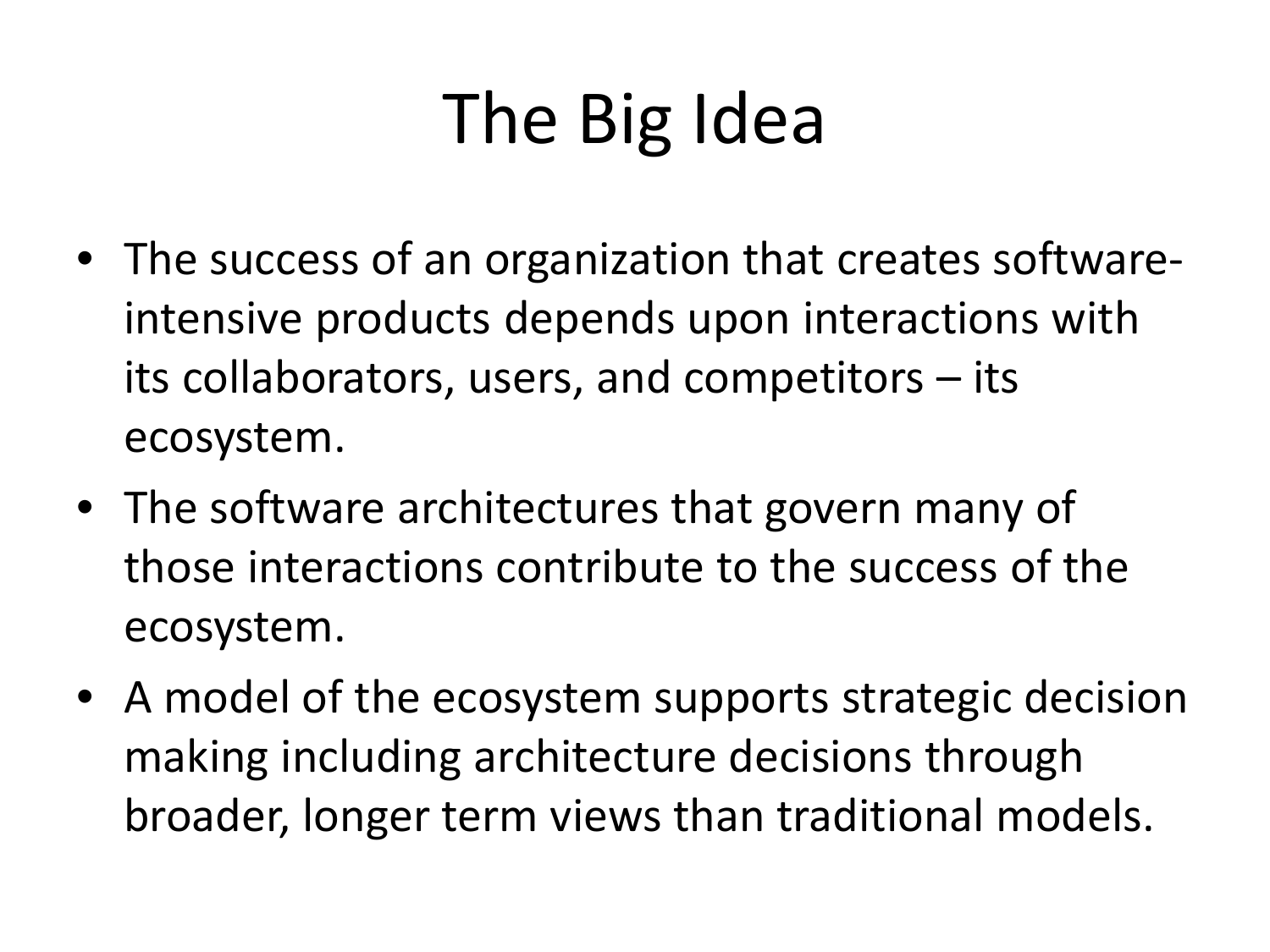#### Context

- An ecosystem is the environment surrounding an entity and includes its predators and prey.
- Every organization participates in one or more ecosystems whether they plan to or not.
- An organization can affect its ecosystem with strategically planned decisions.
- An ecosystem sometimes centers around a reference architecture that defines common services and core functionality.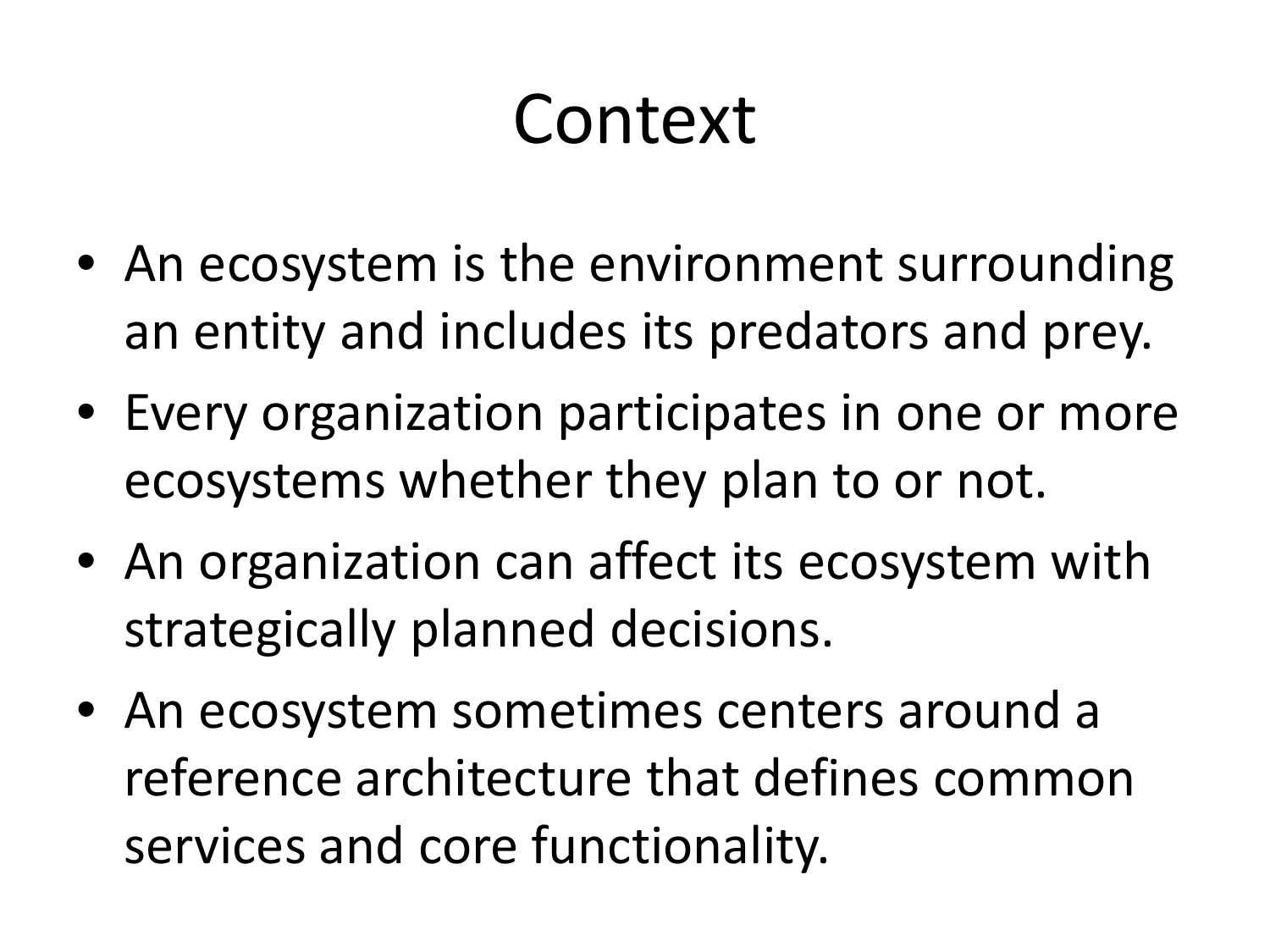#### Successful Ecosystem

- If you are
	- A platform owner/vendor you want to attract product developers and users to the ecosystem to maximize the value of your platform.
	- App/product developer you want low overhead, a platform with substantial functionality, and an environment attractive to the target audience.
	- End users you want choices, low prices, high quality, and rapid availability.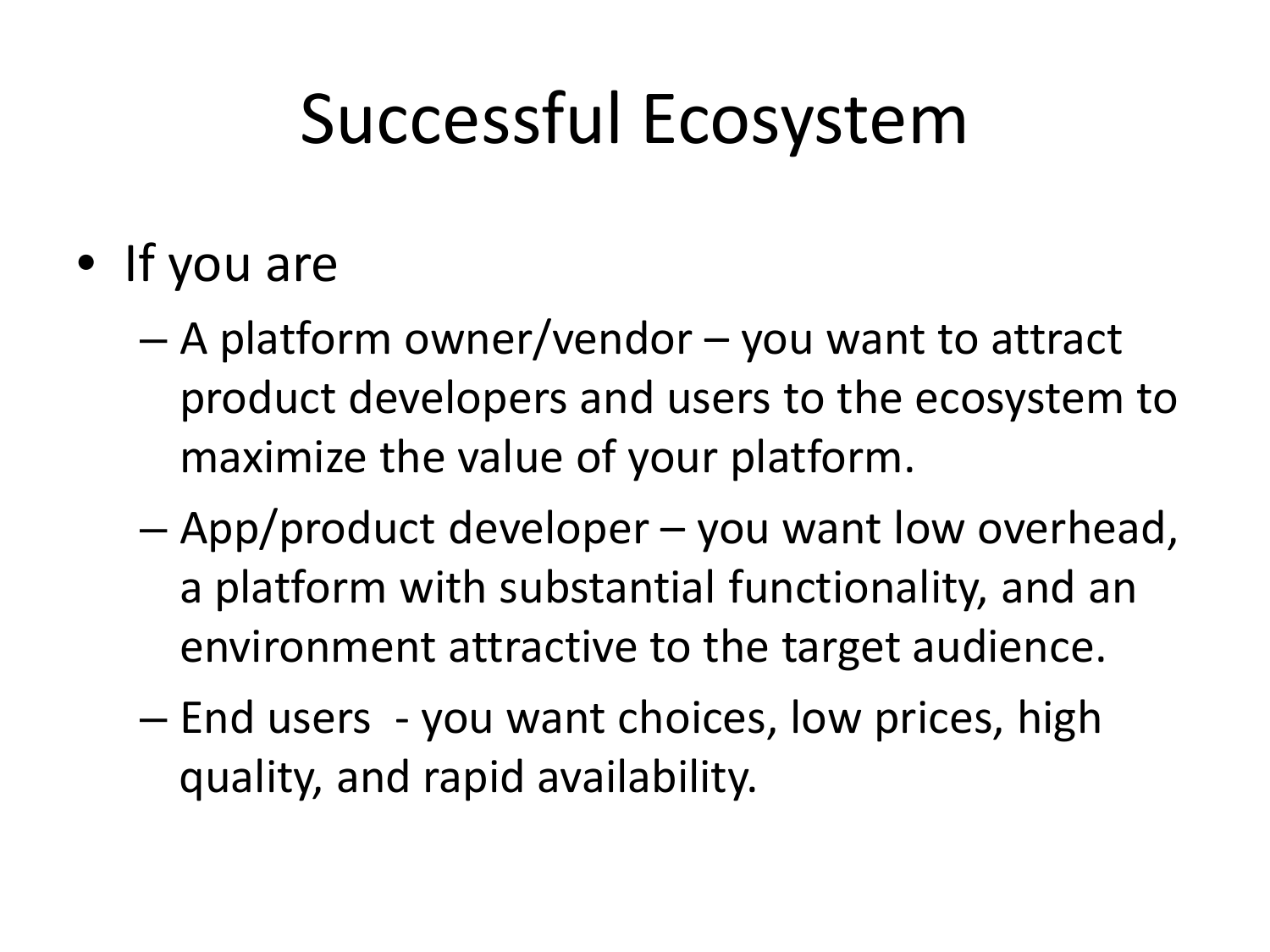## **STREAM - STR**ategic **E**cosystem **A**nalysis **M**ethod

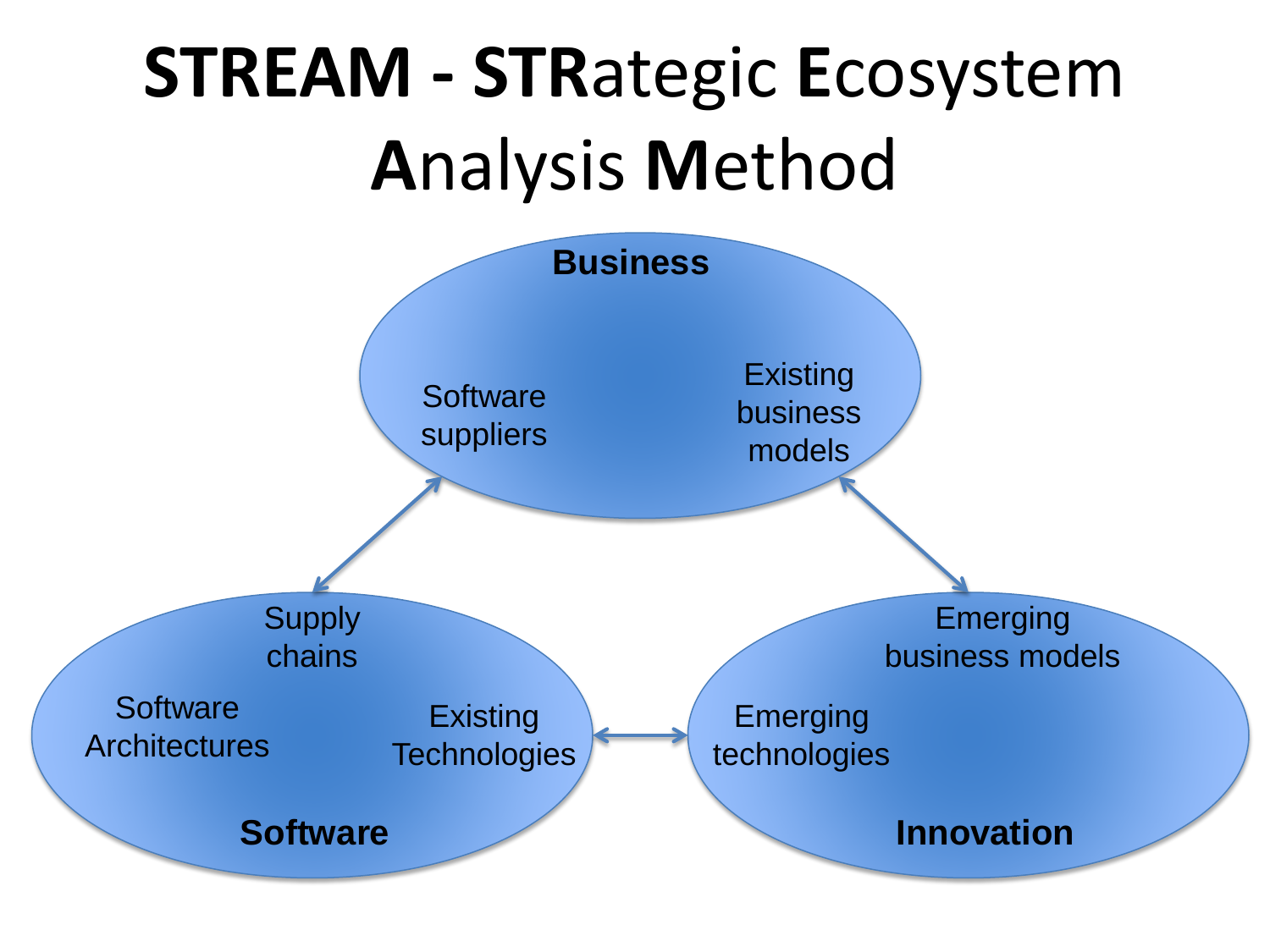## **STREAM - STR**ategic **E**cosystem **A**nalysis **M**ethod

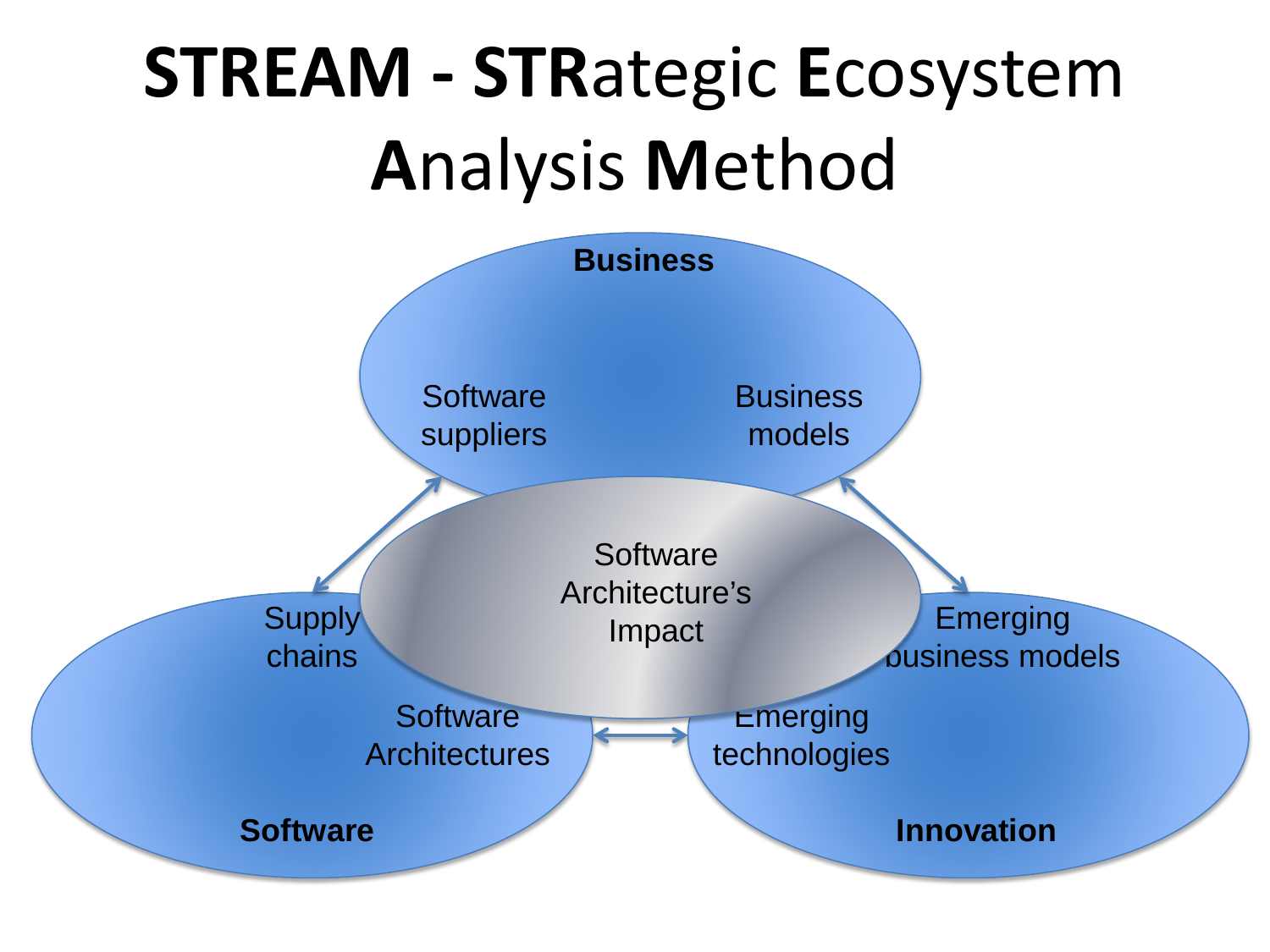# Business, Architecture, and Ecosystem

- An ecosystem will include organizations with conflicting business goals.
- The core of the architecture supports the business models of the dominant players but must allow variants to support a range of business goals.
- The quality and agility of the supply chain for products based on the architecture will impact the Potential Vísu success of the ecosystem. **Entrants** 
	- Tools such as Porter's 5 Forces structure the business information in the model.

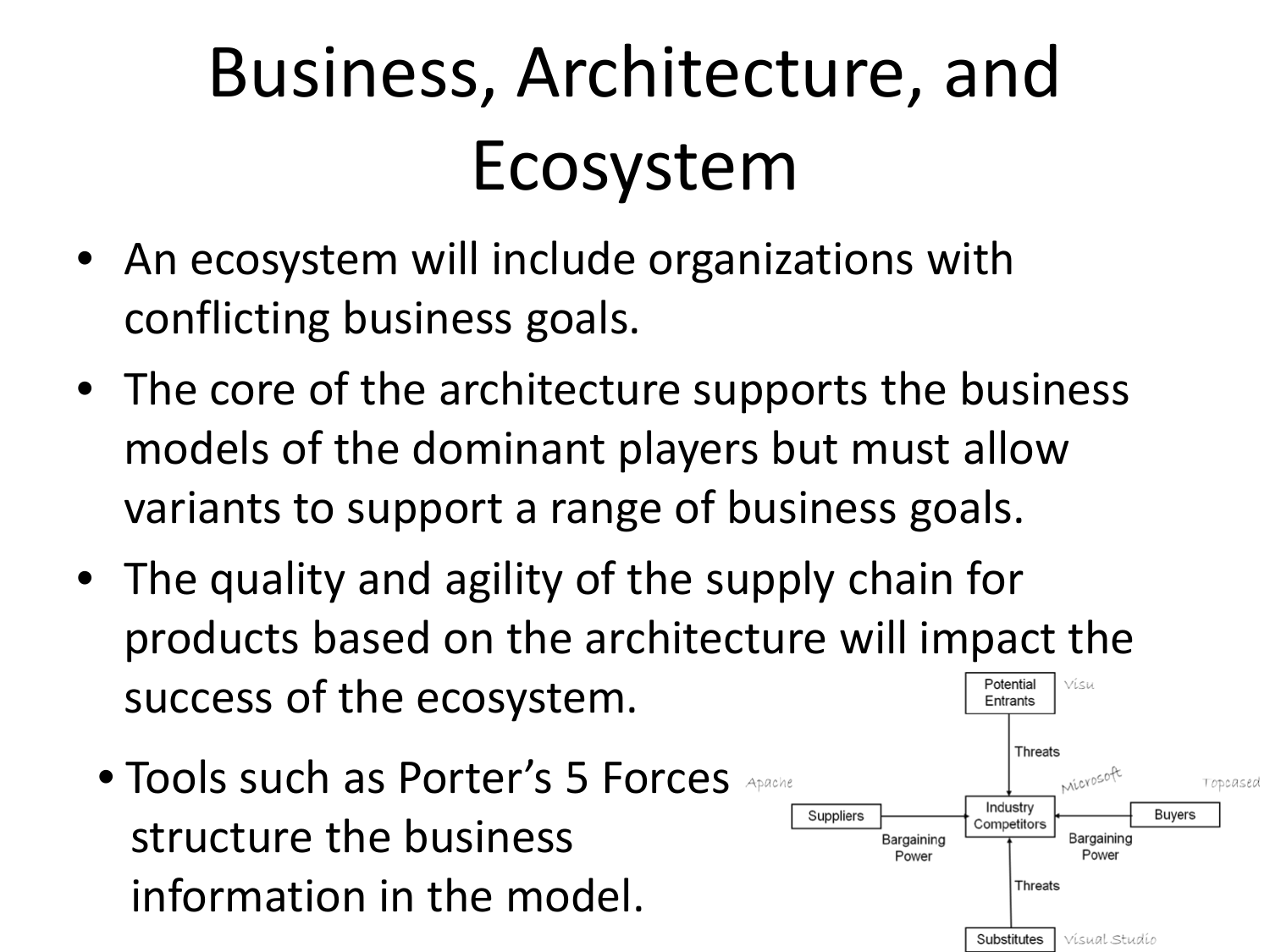## Innovation, Architecture, and Ecosystem

- Innovations in architecture have driven the success of many ecosystems.
	- Plug-in architectures,
	- Dependency injection, and
	- Later binding times

have supported the evolving Eclipse business model.

- Innovations enable new products or properties which attract more producers and consumers to the ecosystem.
- Businessweek's categories are: Product, Process, Business Model, and Customer Experience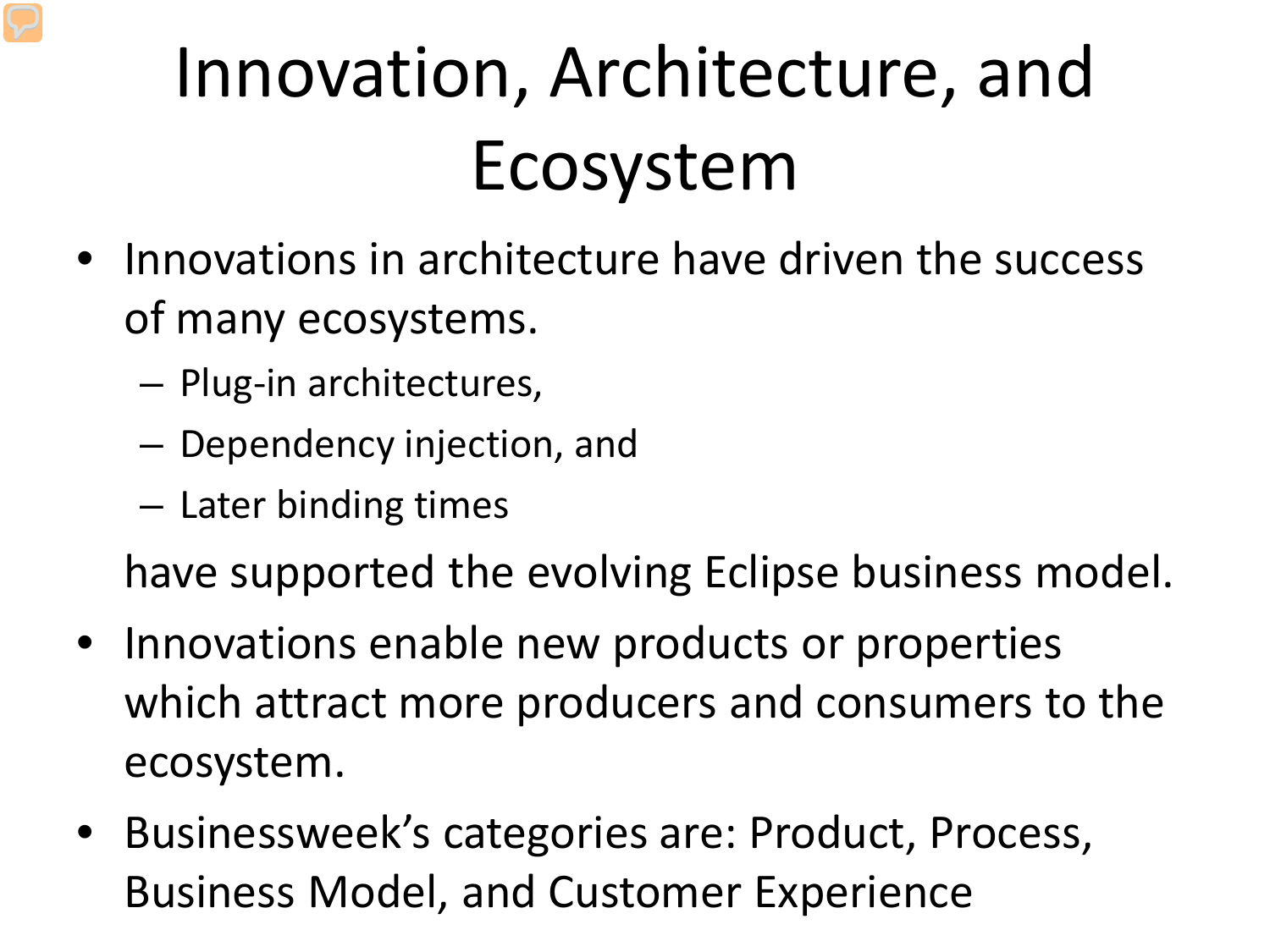# Software, Architecture, and Ecosystem

- The architecture is clearly the key to success of the software and has a significant influence on all aspects of the ecosystem.
	- Flexibility
	- Scalability
	- Extensibility
- The architecture should make product building
	- Easy (relative the difficulty of the domain)
	- Collaborative (up to the point of differentiation)
	- Profitable (if sufficiently attractive to potential developers and users)
- Well chosen variation points attract new consumers and new producers
- Notations such as AADL capture architecture.

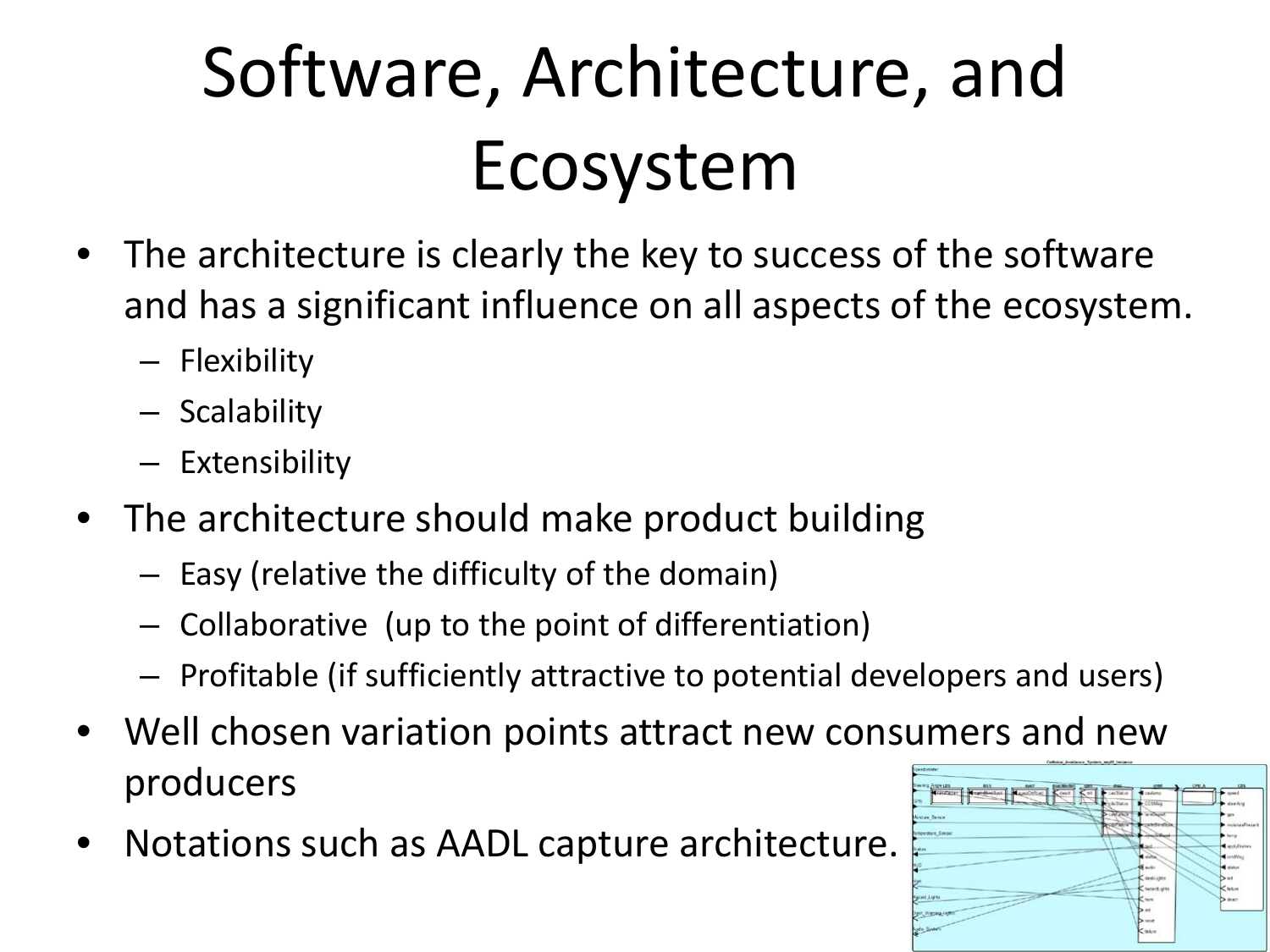## Dependency analysis

- Identify critical points in the implementation and the relationships that link them.
- Decision makers can't examine 11,000 files but using betweenness centrality we can identify a small number.

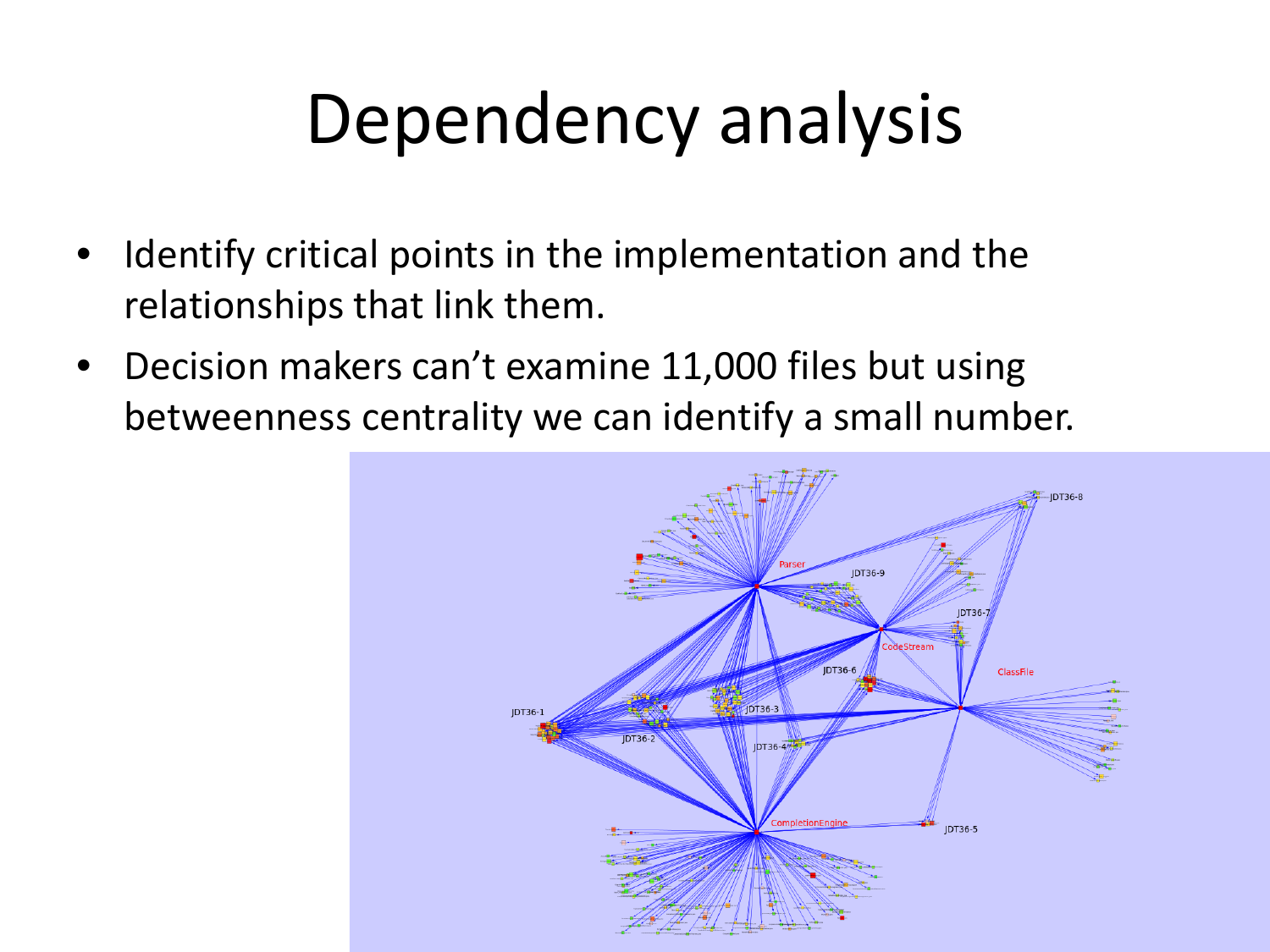## Linking the business and software views

- Organizations and the Hadoop projects to which they contribute.
- The larger the contribution the larger the icons.

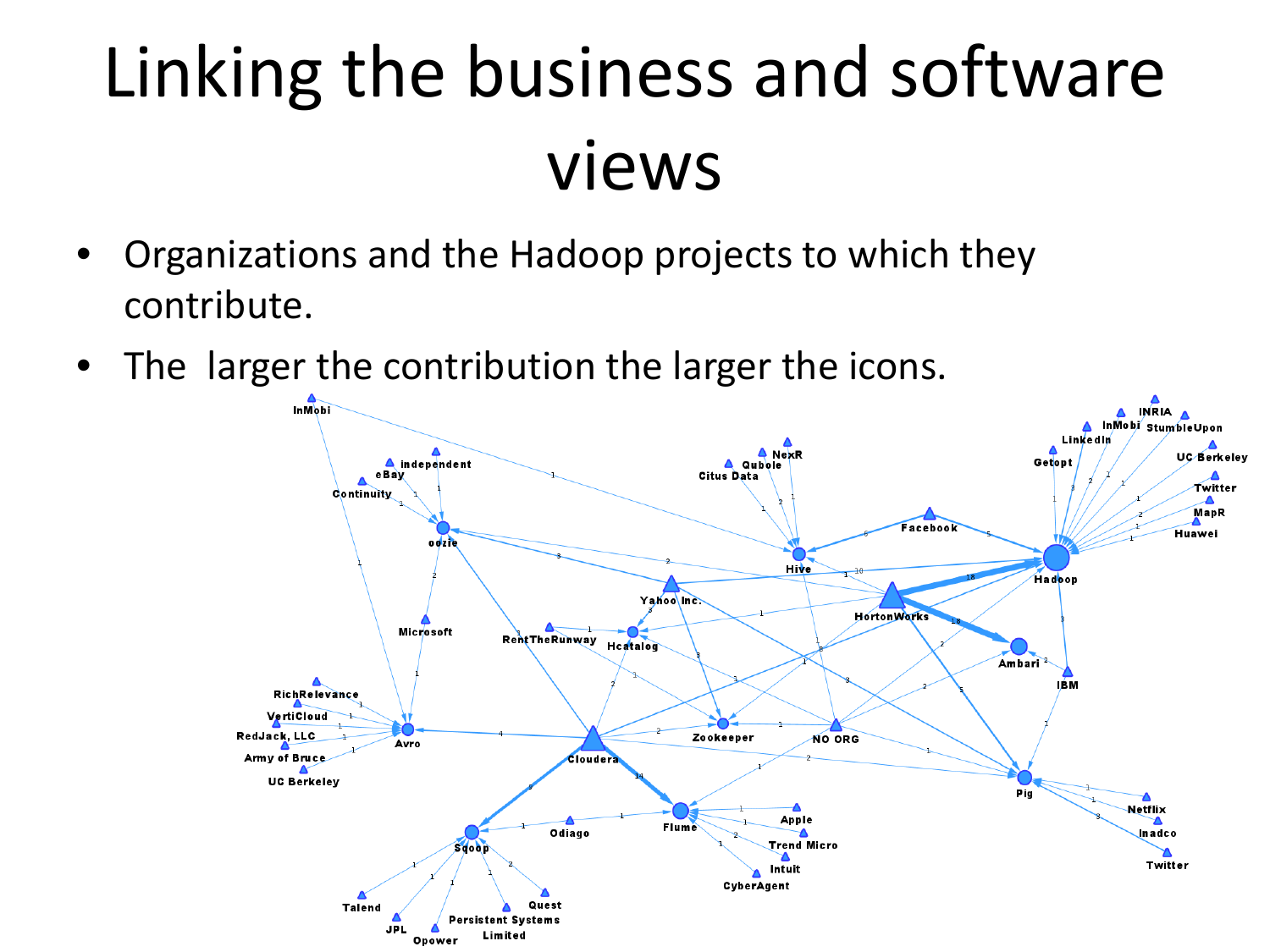### Modeling method

- Five practices by four phases by three views
- The needs of the client dictate the focal activities

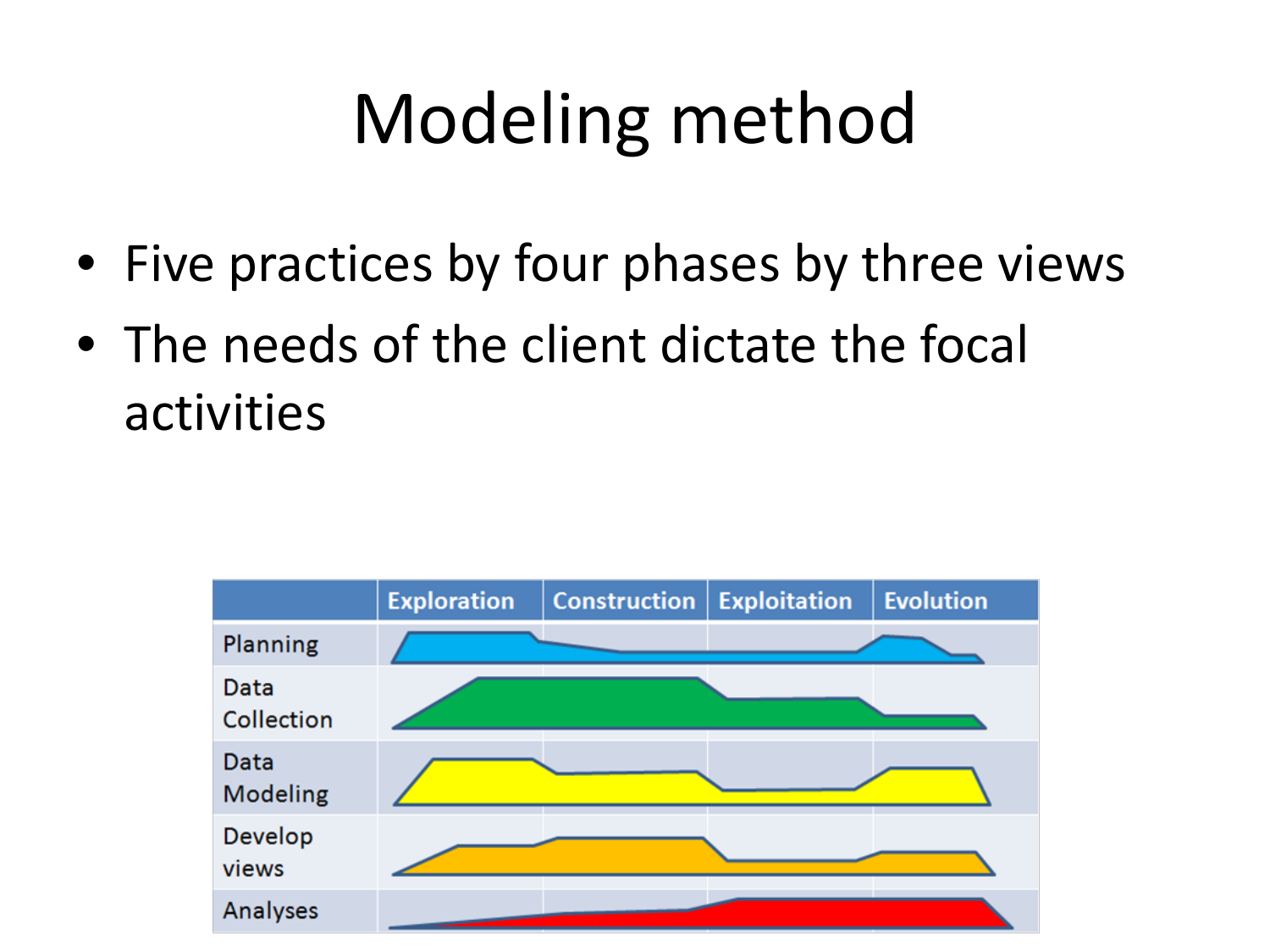## Model Life Cycle

- This is a life cycle for the model not the ecosystem
- Each use of STREAM addresses specific questions so each phase is tailored for each use.

| <b>Phase</b> | <b>Actions</b>                                                                                                     |
|--------------|--------------------------------------------------------------------------------------------------------------------|
| Exploration  | of how the information in the ecosystem should be classified, represented, and<br>analyzed                         |
| Construction | of data representations and relationships                                                                          |
| Exploitation | uses the relationships defined in the model to trace impacts and to predict the<br>reactions to specific decisions |
| Evolution    | of existing information and new information being added.                                                           |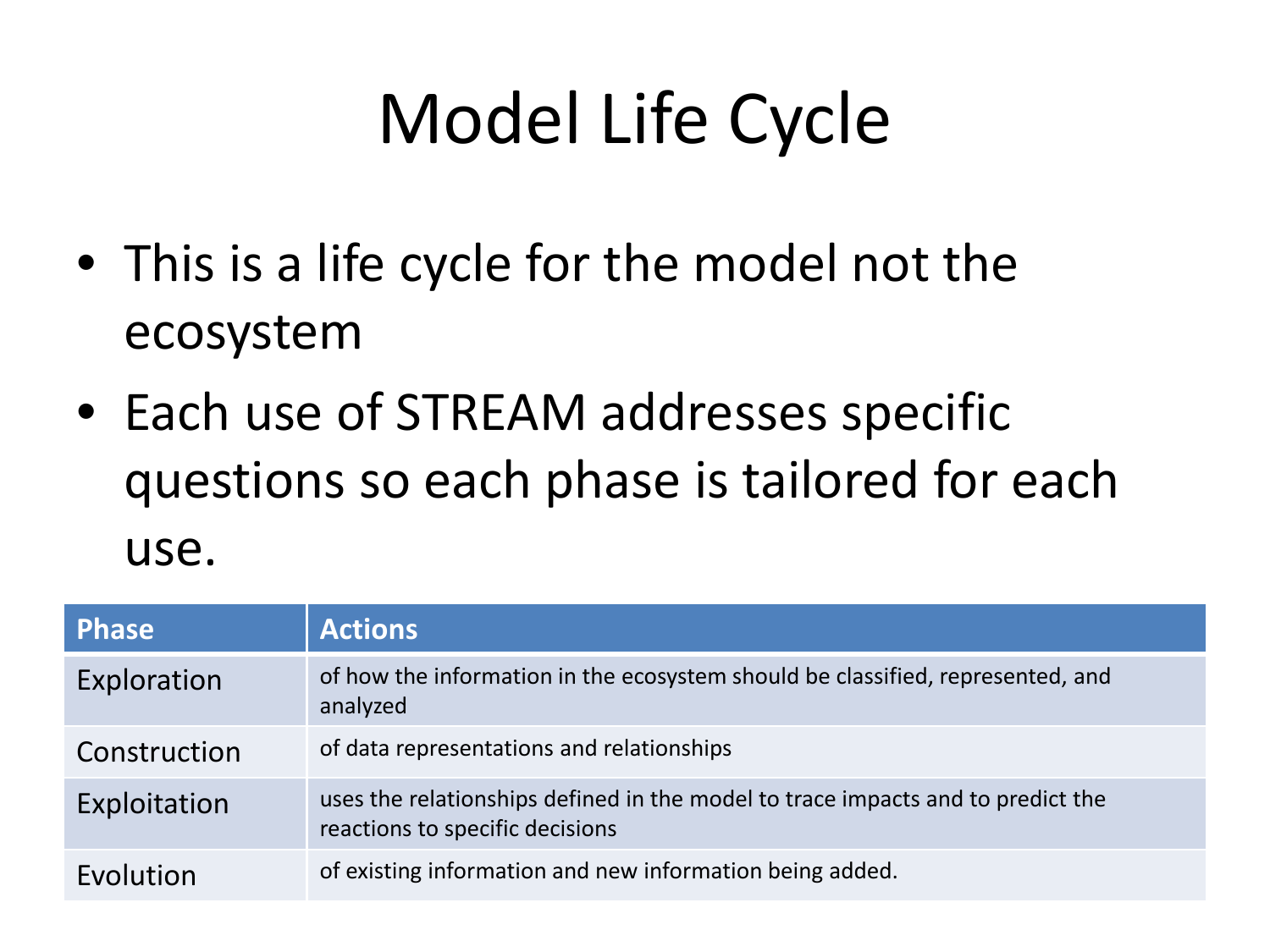#### STREAM provides

- A structured representation for the information describing the ecosystem
- A set of views that makes implicit information explicit for the decision maker
- Analyses which identify important points so the decision maker is not overloaded
- A means of capturing in the present what has happened in the past to predict the future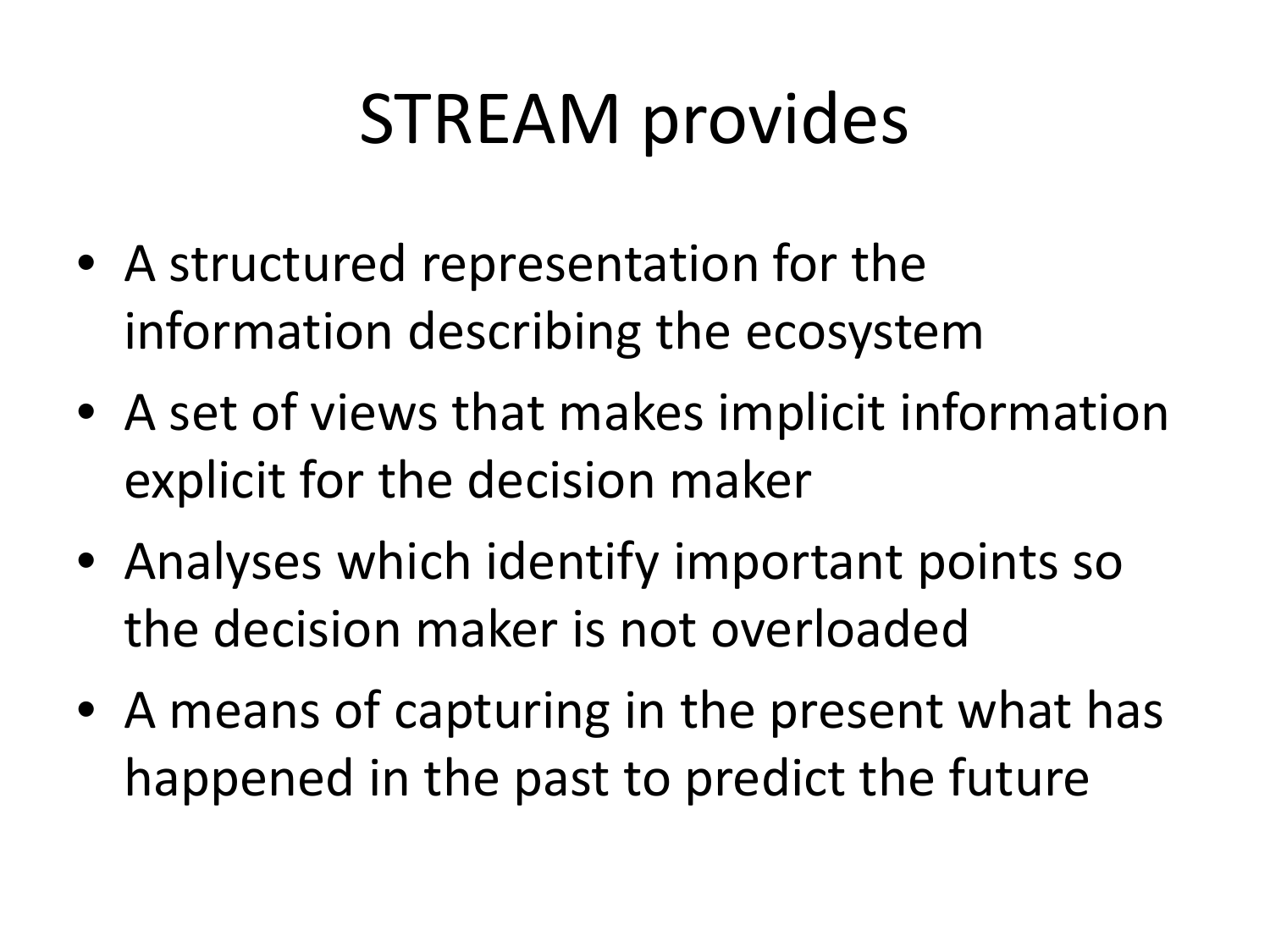### Healthy ecosystem

- Ecosystem health criteria:
	- Robustness
	- Niche creation
	- Productivity
- Example: High performance computing environments Hadoop – Map/Reduce architecture specifically targets batch processing of BIG data
	- Robust fault tolerant HPC architecture gaining widespread acceptance
	- Niche creation Cloudera, HortonWorks, and MapR are leveraging the architecture to add value to the basic Hadoop distro for clients
	- Productivity Hadoop is being integrated into other architectures to rapidly provide high performance computing features in many products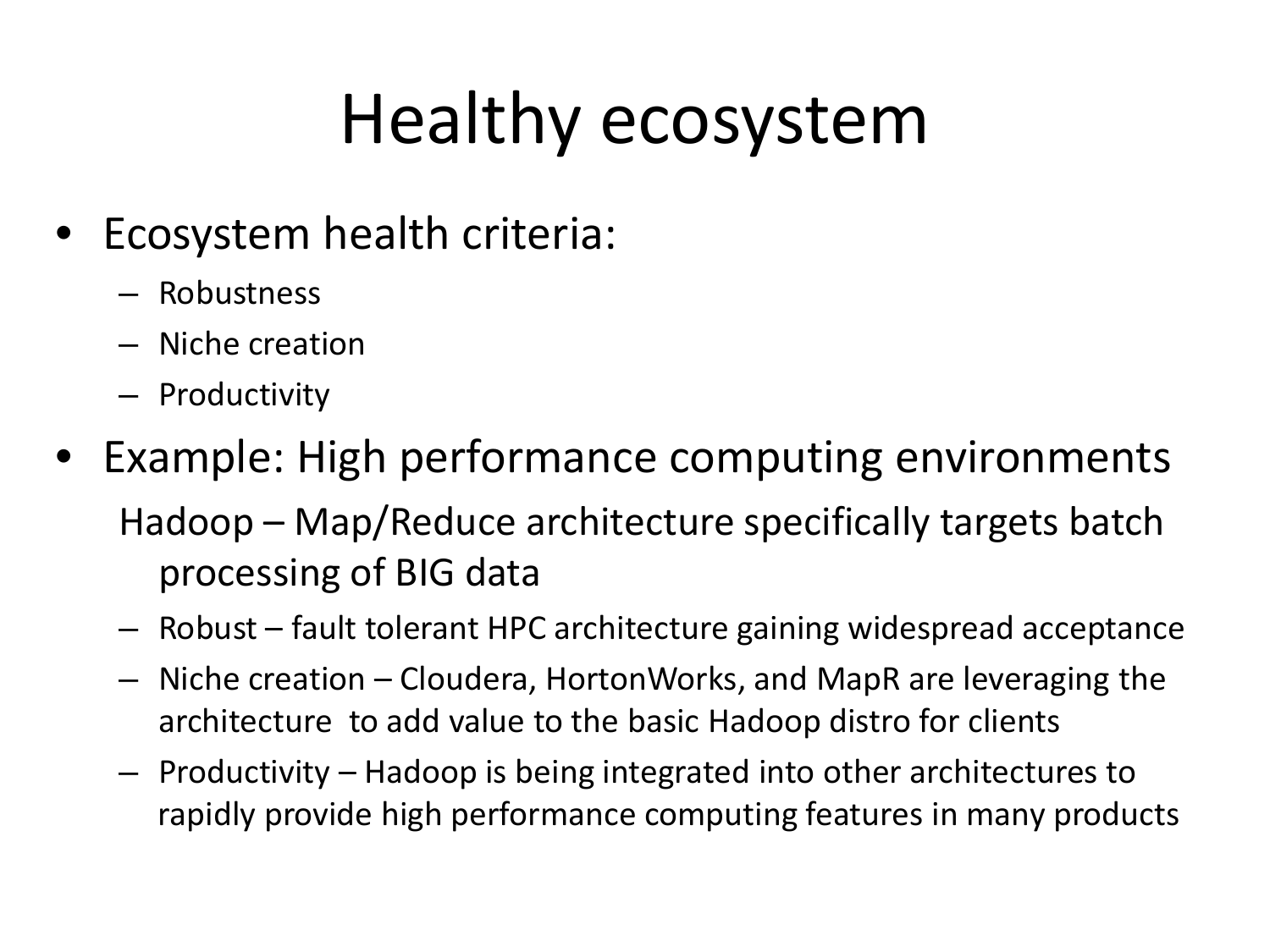#### Lessons learned/Best practices

- The three views provide a comprehensive, but understandable model.
- The reference architectures in the ecosystem impact all three views in the model.
- The ecosystem architectures support coopetition through core architectures that provide greater flexibility and extensibility than typical product architectures.
- The ecosystem model is tailored to provide information appropriate to the strategic decision making needs of the organization.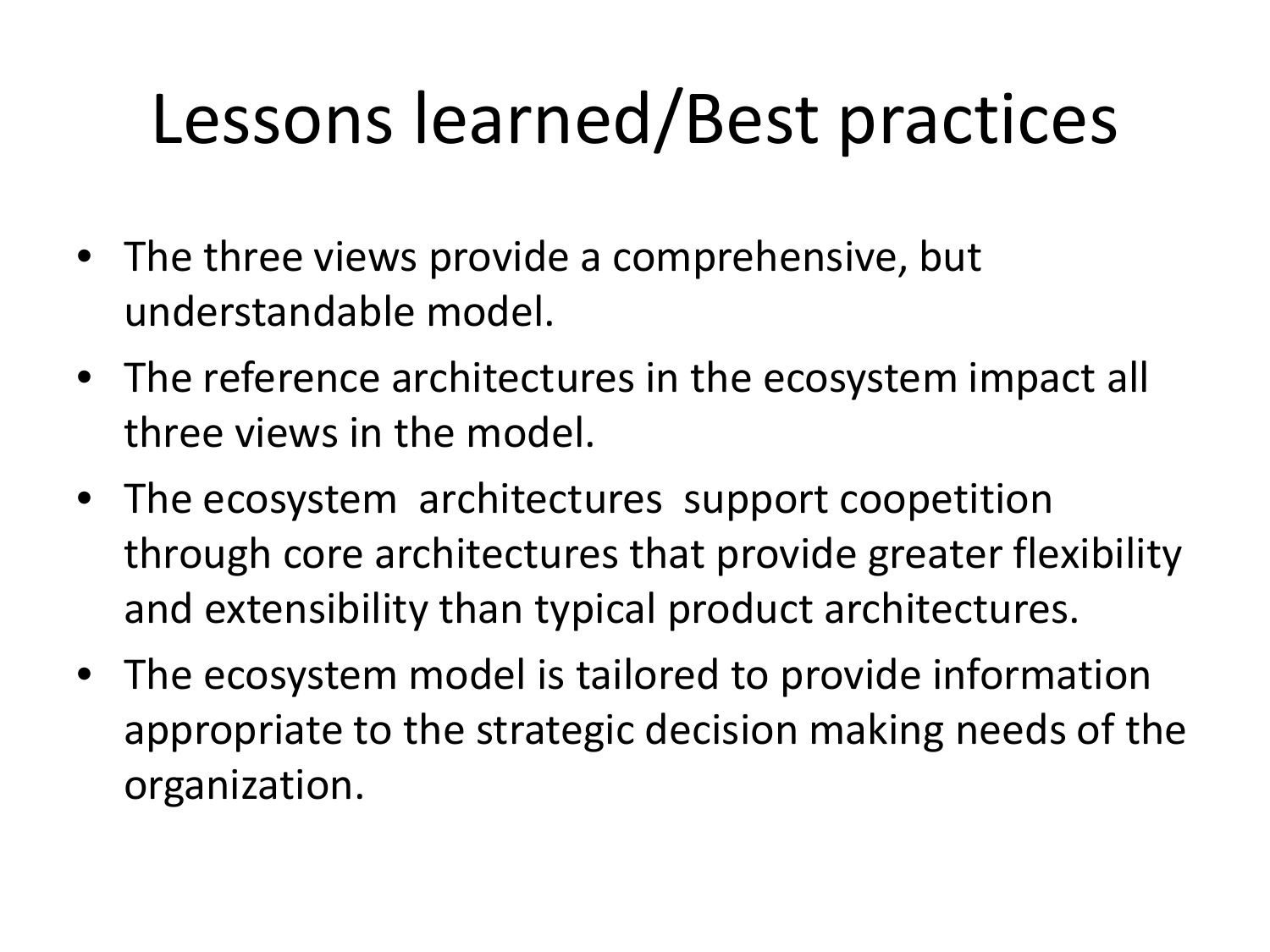#### Take-aways

- An ecosystem business strategy should include a complementary architecture strategy.
- Modeling the ecosystem extends the decision making vision beyond traditional boundaries.
- There are many tactics that can be used in the design of an architecture to impact the health of the ecosystem:
	- Robustness modularity
	- Niche creation variation points
	- Productivity later binding times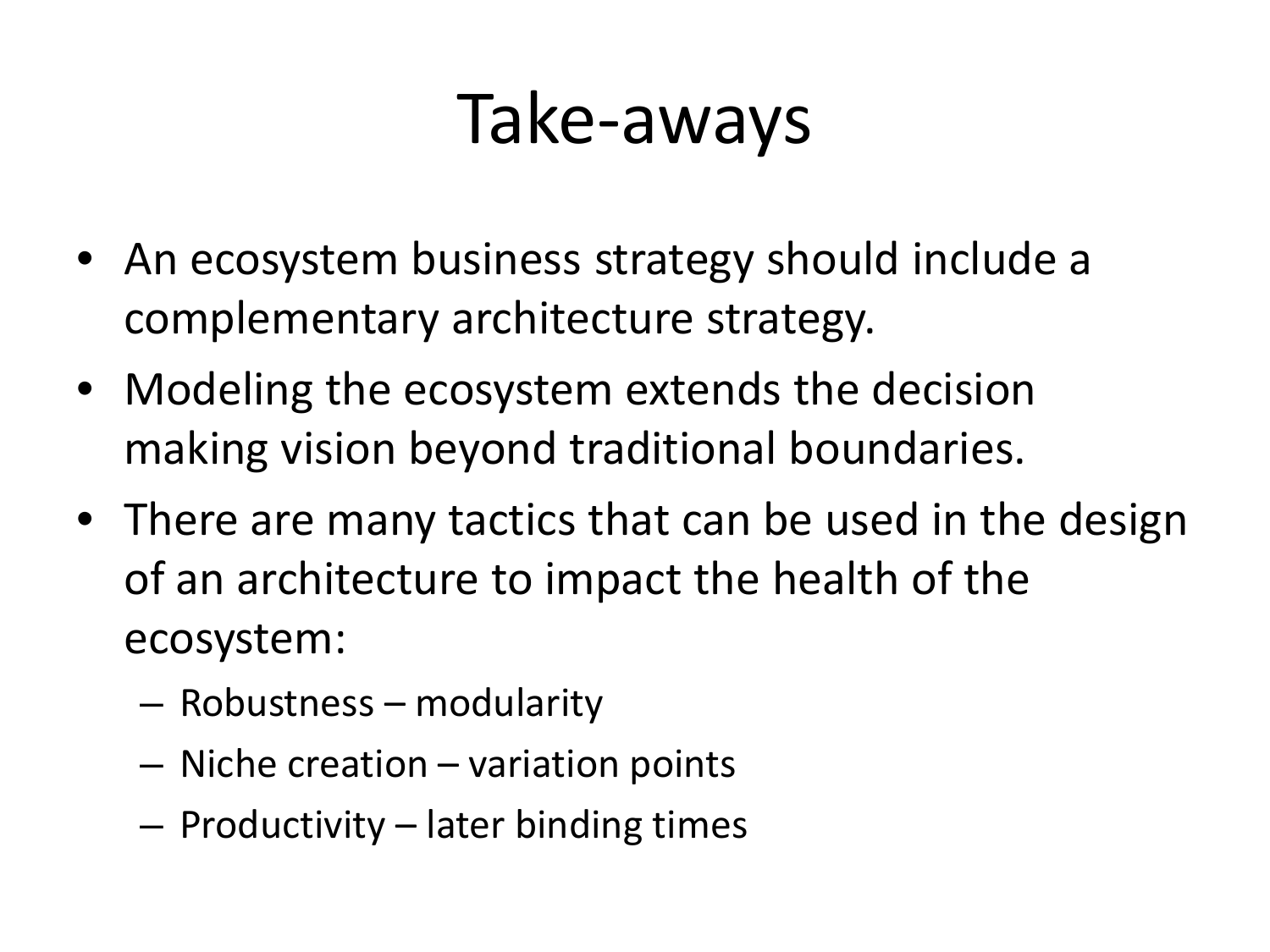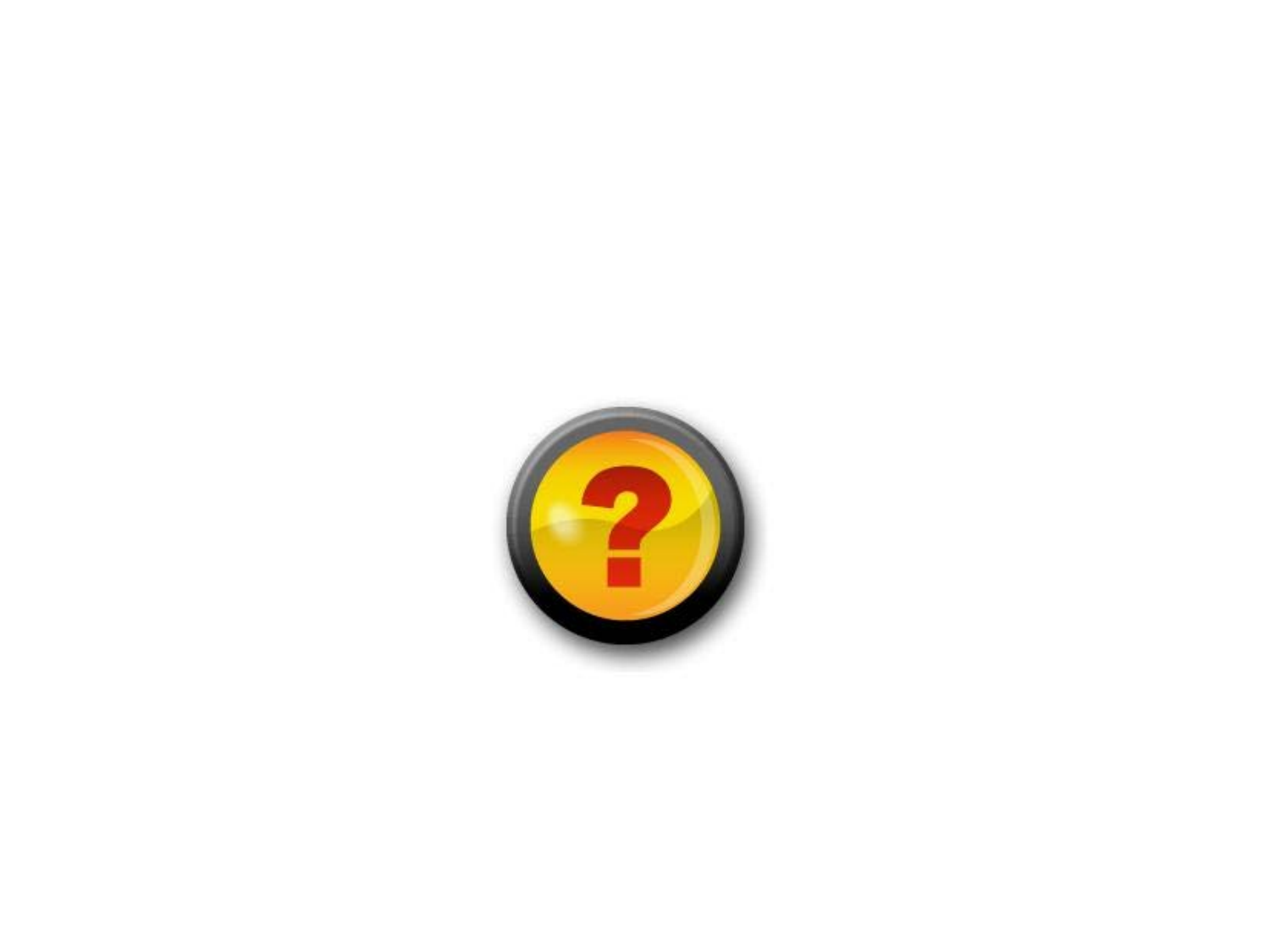## Levels of specificity

- Architecture for a product
	- Single owner/objectives/business model
- Architecture for a product line
	- Single owner/differing objectives and models
- Architecture for an ecosystem
	- Multiple owners/objectives/business models
	- Coopetition agree on a core architecture but provide greater flexibility than a product line architecture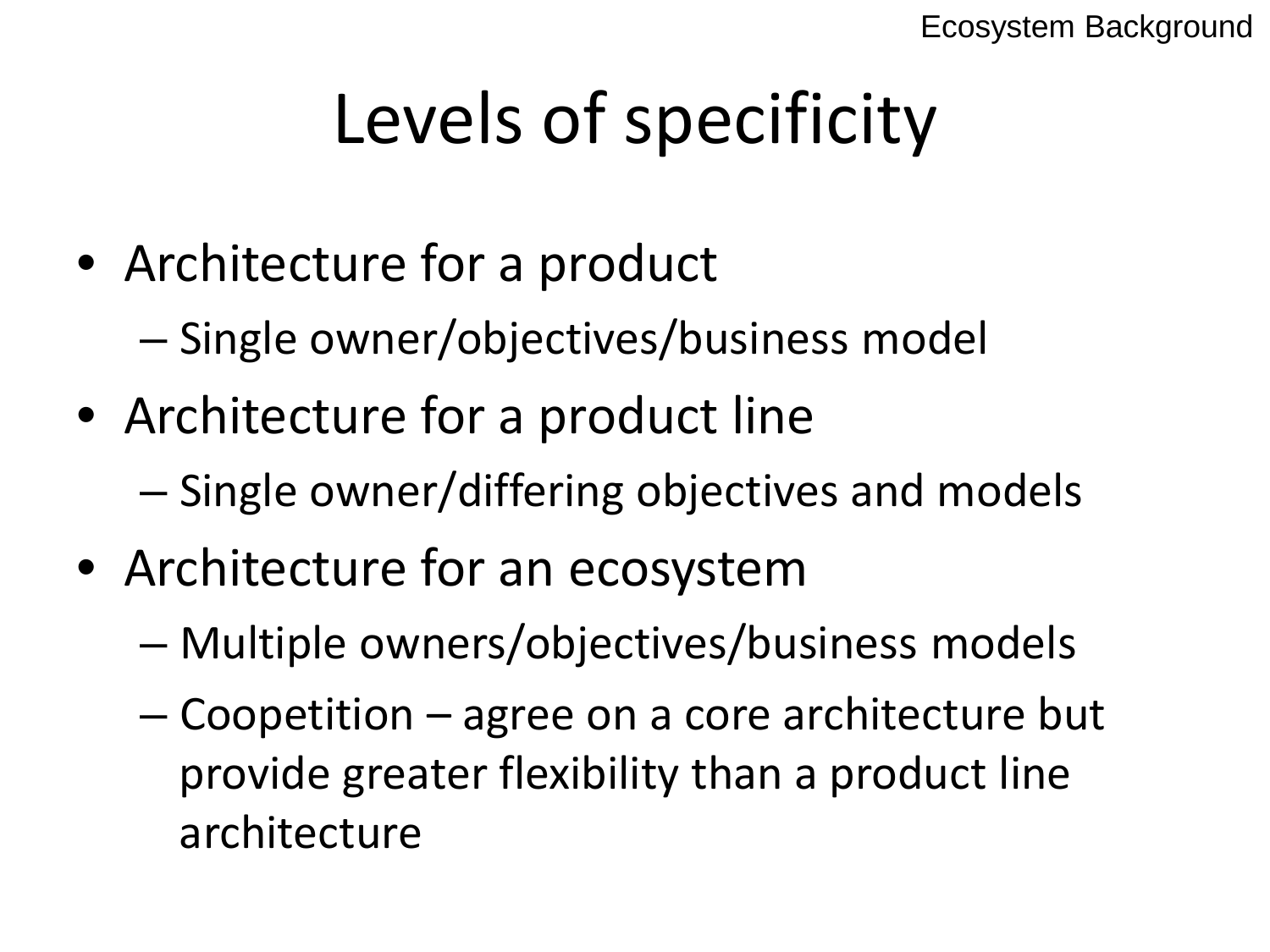#### Architecture in Ecosystem

- STREAM focuses on an architecture
	- Many variation points to support many variant products
	- Competing architectures co-exist in the ecosystem and may compete by having common file formats or translators
- Architectural integrity for the ecosystem is achieved by periodic refactorings of the focal architecture so evolution of the architecture is captured
- Architecture design in the ecosystem
	- Scope of the architecture
	- Fit with the business models
	- Selection of variation points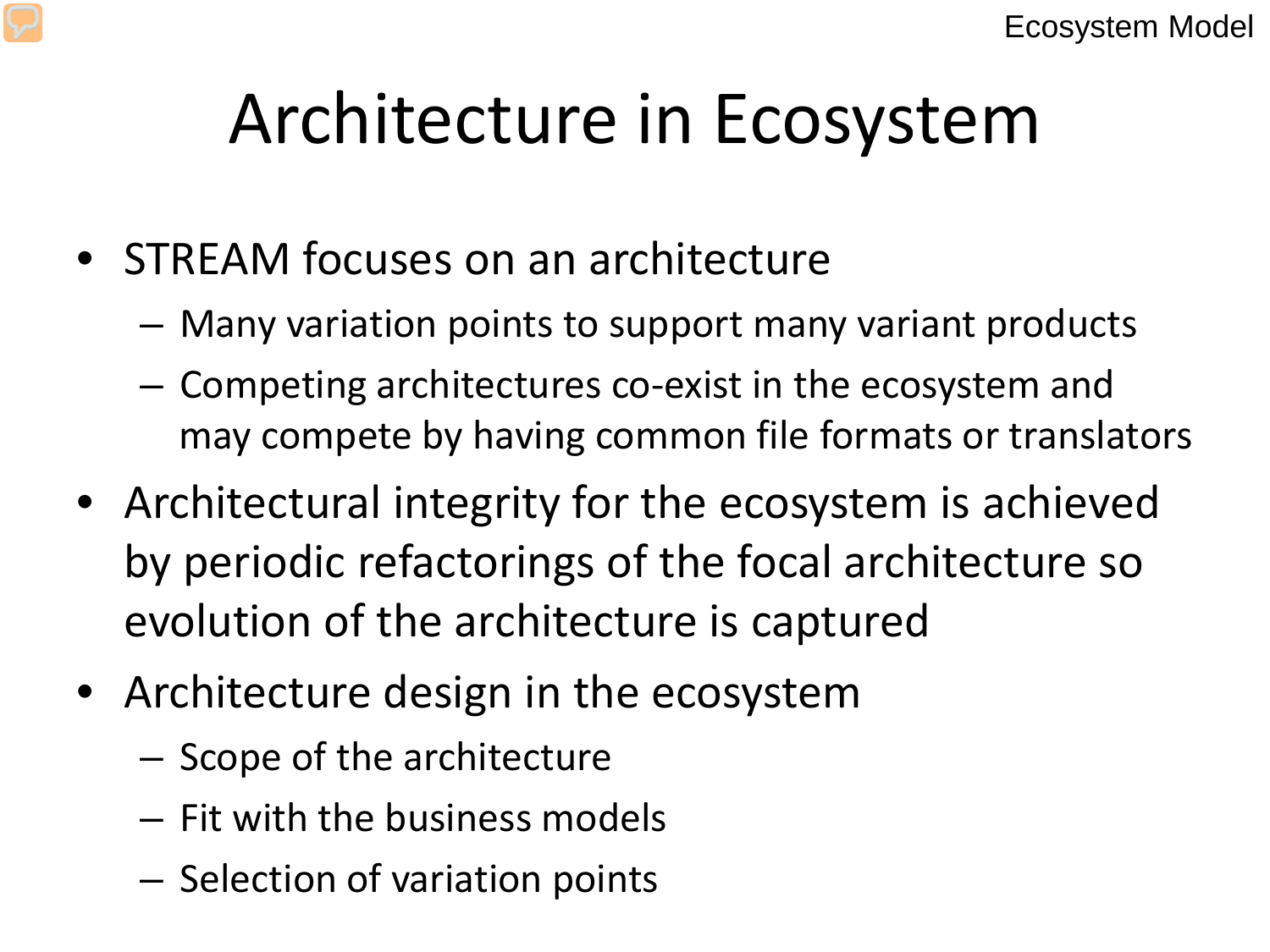Architecture

# Technical Issues for the Software Architecture in an Ecosystem

- Interfaces act like magnets
	- Attract open, public
	- Repel closed, proprietary
- Evolution is an irregular, if not random, walk
	- Complexity builds up until it is noticed and refactored
	- Multiple directions such as multiple lines of deployment simultaneously
- Integration is anticipated but abstracted
	- Organizations are linked by common goals
	- Software modules are linked where the architecture provides a mechanism for it